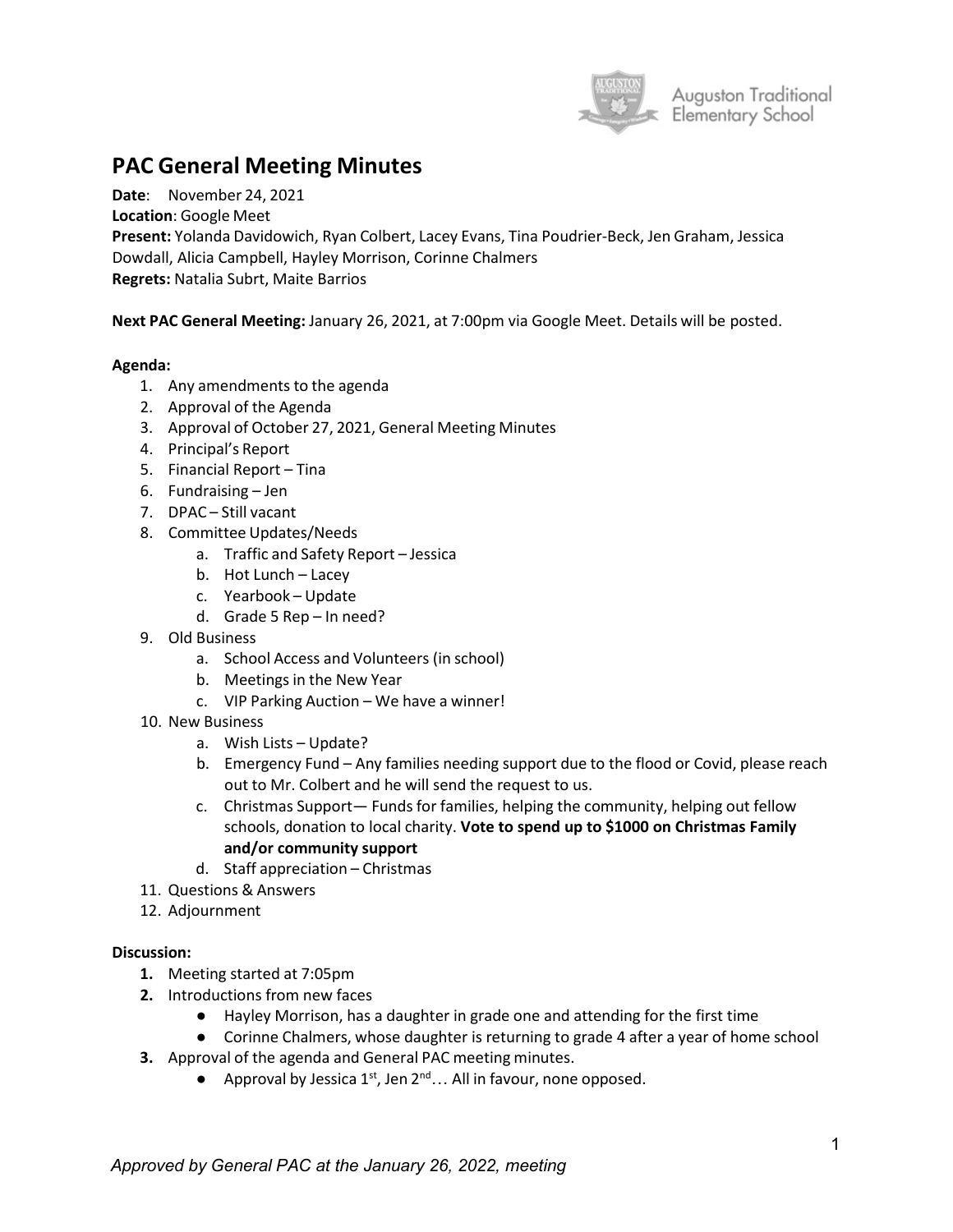

ABBOTSFORD

Auguston Traditional<br>Elementary School

● AGM Meeting Minutes were circulated on the website and the newsletter. The minutes are approved. Corinne 1<sup>st</sup>, Jessica 2<sup>nd</sup>. All in favour, none opposed.

#### **4. Principal's Report (Mr.Colbert)**

#### Land Acknowledgement

#### Éy swáyel.

We acknowledge the Abbotsford School District is located on the traditional and unceded territory of the Stó:lō people, the Semá:th First Nation and Mathxwí First Nation. With this, we respect the longstanding relationships that Indigenous Nations have to this land, as they are the original caretakers.



#### **Our Commitment**

The Abbotsford School District acknowledges historical and ongoing injustices that Indigenous Peoples endure in Canada, and we accept responsibility as a public educational institution to contribute toward revealing and correcting miseducation as well as renewing respectful relationships with Indigenous communities through our teaching and community engagement.



Indigenous Education



- School Update
- Thoughts to all the families in our school and in our community who have been affected by the floods, whether directly or indirectly. If anyone is in need of support, please contact Mr. Colbert directly.
- Field Trips: a few have been scheduled and taken place, but they are limited due to restrictions.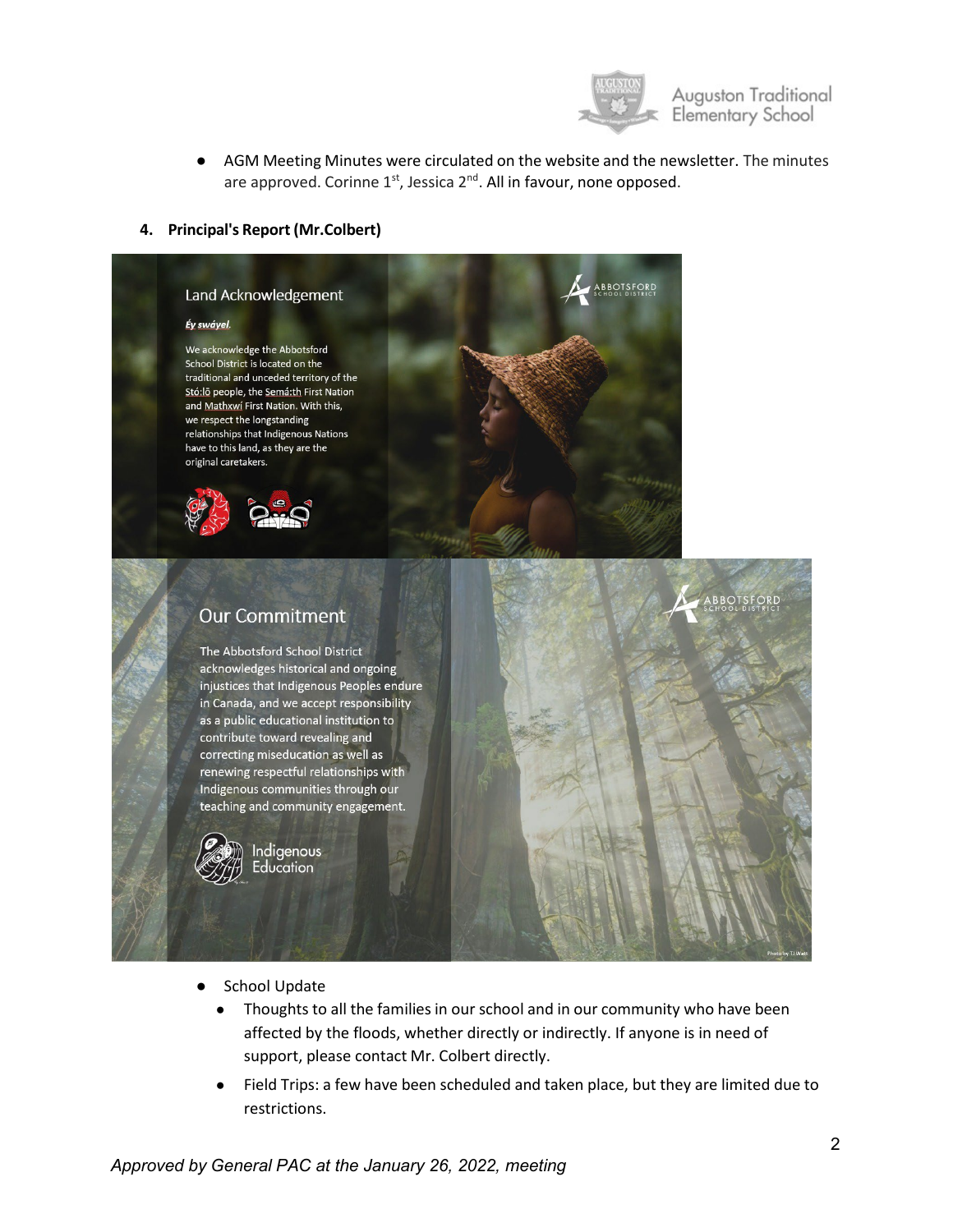

- Targeted measures into effect on November 12. Because of this, in combination with time lost to the virtual week from flooding, report card dates have been moved.
- Teachers will work virtually, from school or participate in community service on NI Day. Mr. Colbert will be cleaning out portables during the NI day and anyone with time to spare can contact him.
- Staffing issues post-flood have been tricky to manage, thank you staff for their dedication as some are dealing with 3-4 hour commutes to work.
- Cameras were supposed to be temporary, no word yet on the status of them. Unfortunately, they were not able to capture usable footage.
- Traditional school tenets will be emailed to the Exec and discussed in additional meeting before being sent out.
- PAC room needs organizing. Corinne has volunteered to help.

# **5. Financial Report- Tina**

- First month of transactions
- Gaming grant was received as well as some funds from hot lunch
- Minor spending to pay for some expenses of hot lunch as well as the Kindergarten Pumpkin Patch and other various classroom support type spending
- Next month will have significant amount of spending as we draw from gaming grant to go towards playground expenses, leaving a little for general cash flow

## **6. Fundraising- Jen G.**

- Neufeld farms fundraiser has closed with profits recorded in Munch-a-Lunch
- Virtual Scholastic book fairis currently underway, unsure of the sales to date but the credits can be used for library and classrooms
- Seeking new ideas for the New Year

## **7. DPAC**

● The position is still vacant. The role is to attend a monthly meeting and present an update to the ATES PAC on a monthly basis. If you're interested in this role, please email Auguston PAC or message on Facebook.

# **8. Committee Updates/Needs**

- Traffic and Safety Report- Jessica
	- Poor driving habits are still present at drop off and pick up
	- A crossing guard is not an option given that the school isn't technically on a main road
	- Asking that we all hold each other accountable and use common sense
	- No parking by the fire hydrant
	- Our VIP parking spot was won and is being used by its new owner
- Hot Lunch Lacey
	- Hot lunch has been moved to December 9
	- Donut day scheduled for next month, date to follow

# *Approved by General PAC at the January 26, 2022, meeting*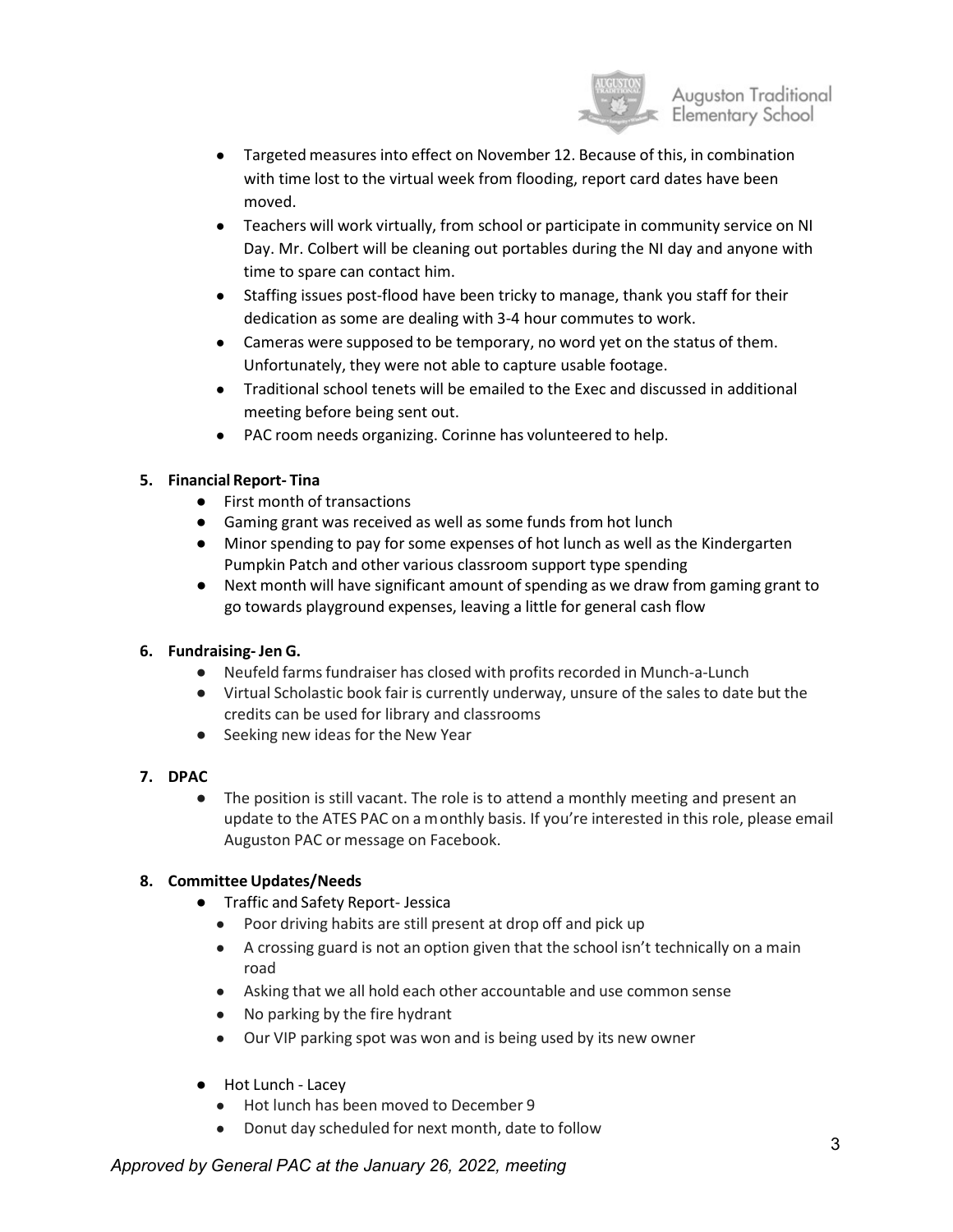

- Thank you to Lacey for her flexibility and organization of treat day
- Yearbook
	- The interested person has been affected by the floods and does not have access to her home. Plans for this are on hold for now.

#### **9. Old Business**

- Grade 5 Rep
	- Still looking for a rep, Tina is filling in temporarily. Teachers have met and discussed some ideas, but Mr. Colbert will coordinate with Tina after touching base with staff again.
	- Some places may be off the table if vaccine mandates for children happen
- School Access is no longer as limited. Staff are allowed to bring in parents for volunteer opportunities without consulting Mr. Colbert. If you need to see him, appointments are appreciated as he is very busy and not always able to accommodate drop in.
- Would like to host in person PAC meetings, planning for the last week of January, but will see how things go.

#### **10. New Business**

- **● Wishlist**
	- No updates on this as staff meetings were postponed due to the recent floods. Mr. Colbert will touch base, and we will discuss at the next meeting.
- **● Emergency Fund**
	- If any families are in need or if you know of any in need, affected either by the recent flooding or covid, please reach out to Mr. Colbert directly.
- **● Christmas Support**
	- Exec will vote on how much to spend for our Christmas support in the community and where to direct the donations
	- Other schools, within our community or to those affected by flooding
	- **Vote to spend up to \$1000 on Christmas Family and/or community support. 1st-Jessica L. 2nd- Jen G. APPROVED**

## **● Staff Appreciation**

- Currently no restrictions of types of appreciation unless it is food, must be commercially packaged goods or some type of catered lunch that offers individually packaged meals.
- Jessica will connect with Brenda W. to see what her plan is
- Corinne has volunteered her time and will reach out to Brenda directly

#### **11. Question & Answer**

- **●** Tina would like all exec's emails and phone numbers forwarded to her as soon as possible
- **●** No meeting in December due to the short month
- **12.** Adjournment. 8:04pm Lacey 1<sup>st</sup>, Jen 2<sup>nd</sup>. All in favour, none opposed.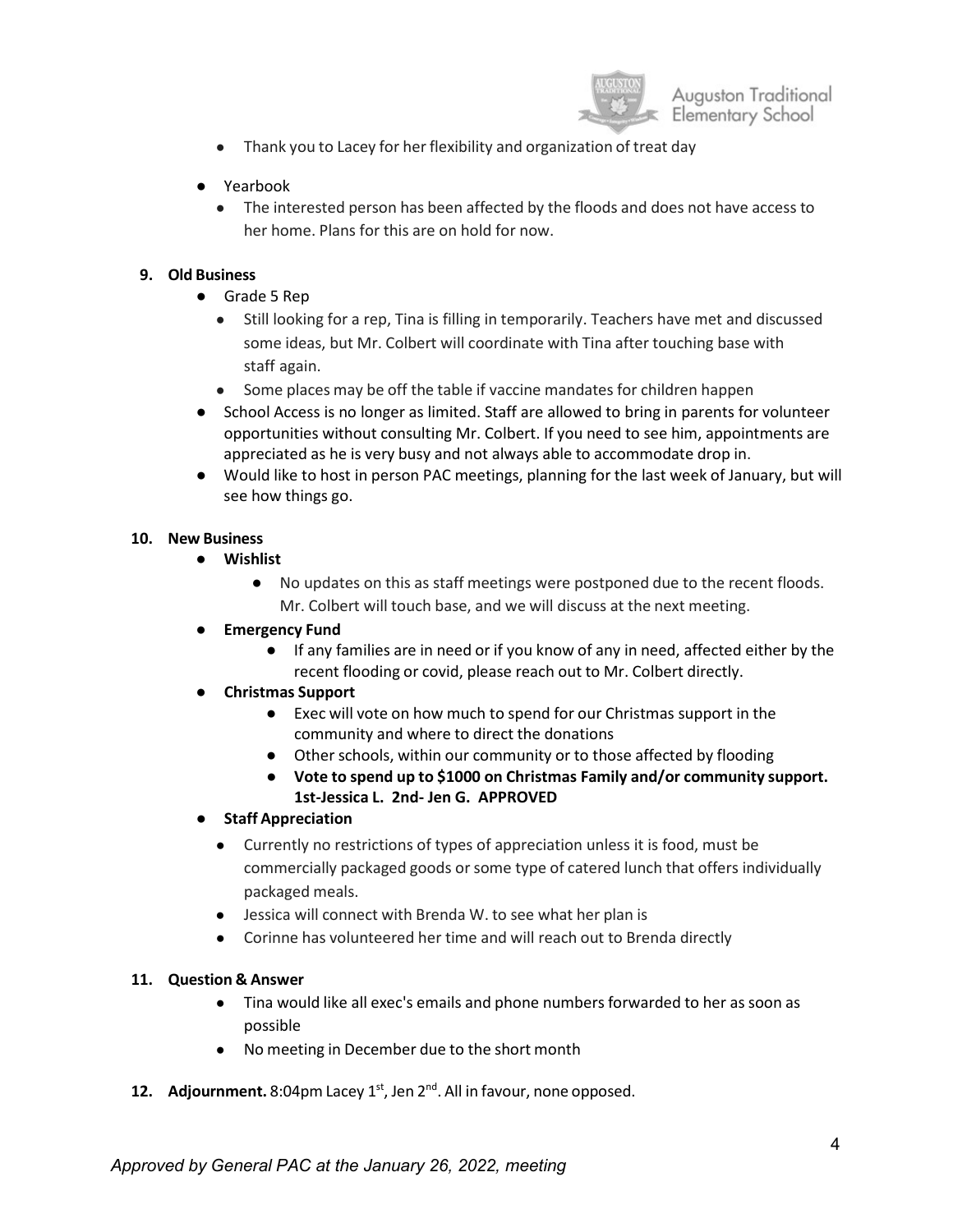

|<br>| Auguston Traditional<br>| Elementary School